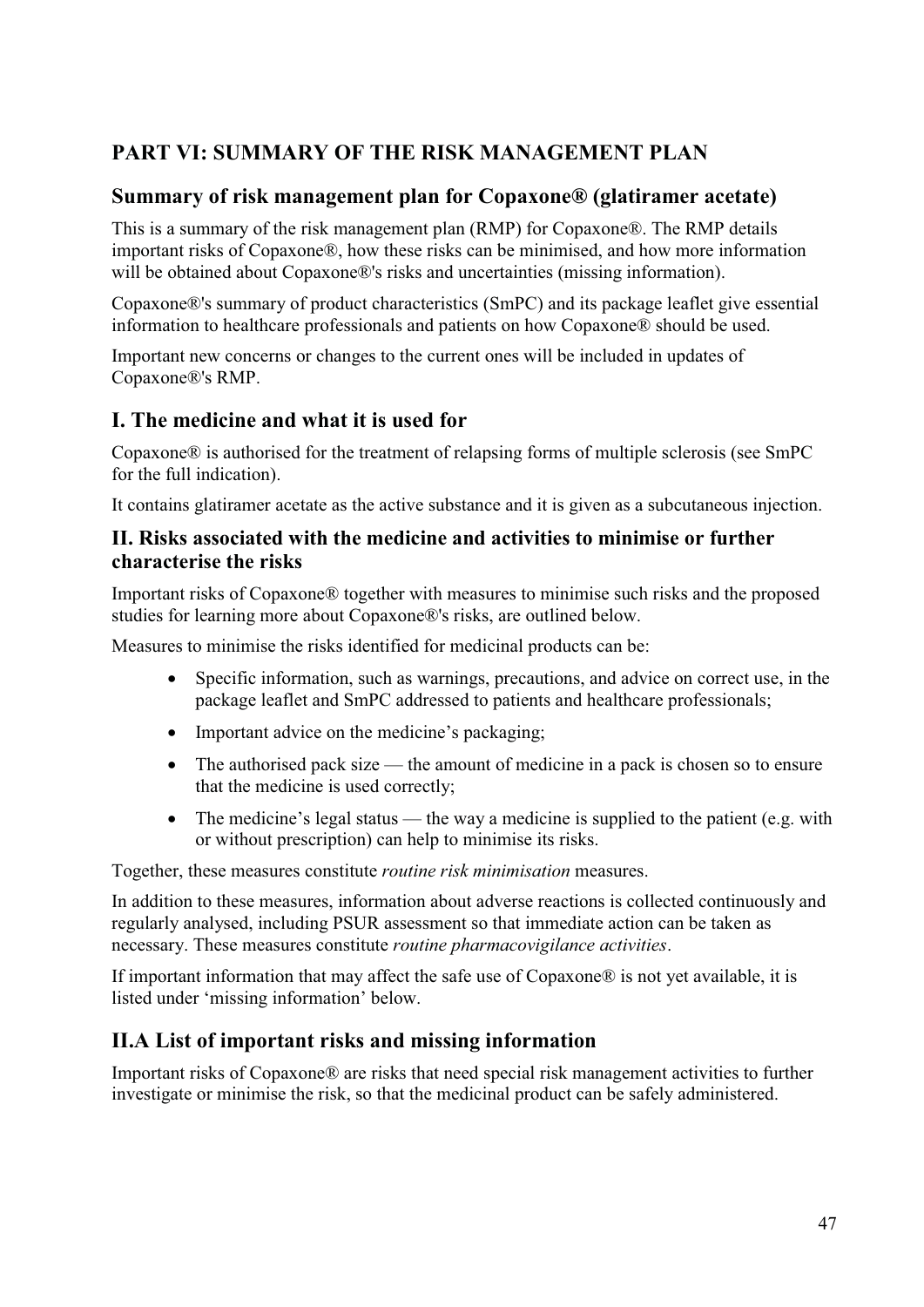Important risks can be regarded as identified or potential. Identified risks are concerns for which there is sufficient proof of a link with the use of Copaxone®. Potential risks are concerns for which an association with the use of this medicine is possible based on available data, but this association has not been established yet and needs further evaluation. Missing information refers to information on the safety of the medicinal product that is currently missing and needs to be collected (e.g. on the long-term use of the medicine).

| List of Important Risks and Missing Information |                                                            |  |  |  |
|-------------------------------------------------|------------------------------------------------------------|--|--|--|
| <b>Important Identified Risks</b>               | Benign neoplasms of the skin and soft tissues<br>$\bullet$ |  |  |  |
| <b>Important Potential Risks</b>                | Liver injury<br>$\bullet$                                  |  |  |  |
| Missing Information                             | Safety in paediatric patients<br>$\bullet$                 |  |  |  |
|                                                 | Safety during pregnancy and lactation                      |  |  |  |

**Table 22: List of Important Risks and Missing Information**

# **II.B Summary of Important Risks**

### **Table 23: Important Identified Risk: Benign Neoplasms of the Skin and Soft Tissues**

| <b>Important Identified Risk:</b>                    |                                                                                                                                                                                                                                      |  |  |  |
|------------------------------------------------------|--------------------------------------------------------------------------------------------------------------------------------------------------------------------------------------------------------------------------------------|--|--|--|
| <b>Benign Neoplasms of the Skin and Soft Tissues</b> |                                                                                                                                                                                                                                      |  |  |  |
| Evidence for linking the<br>risk to the medicine     | Benign neoplasms of the skin, including lipomas, polyps, or mass have been reported as<br>being common. Most cases are mild, however although not clinically severe, may have<br>an impact on psychosocial life of some individuals. |  |  |  |
| Risk factors and risk<br>groups                      | There is no evidence to suggest that any particular patient groups are at special risk.                                                                                                                                              |  |  |  |
| Risk minimisation<br>measures                        | Routine risk minimisation measures<br>SmPC section 4.8.<br>PL section 4.<br>Prescription only medicine.                                                                                                                              |  |  |  |

#### **Table 24: Important Potential Risk: Liver Injury**

#### **Important Potential Risk: Liver Injury** Evidence for linking the Abnormal liver function test was reported commonly in clinical trials. Thus, there is risk to the medicine potential risk of more severe liver injury with clinically significant sequel. Risk factors and risk None. groups Risk minimisation Routine risk minimisation measures *Routine risk minimisation measures* SmPC section 4.8. measures PL section 4. Prescription only medicine.